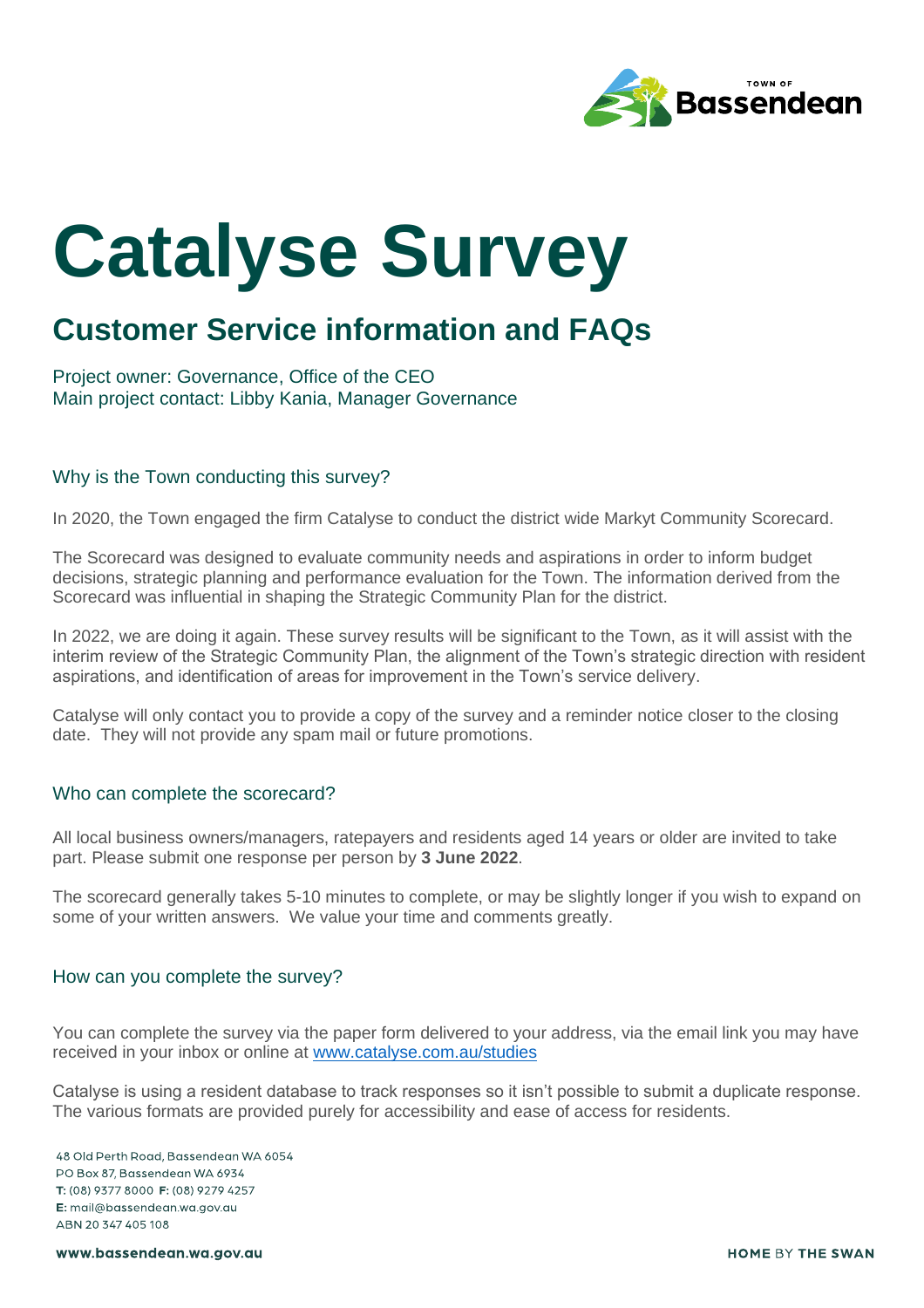

The survey is not being conducted via telephone. No one involved in the study will ask your name, address or identifying factor other than suburb. If you are concerned please telephone the Town.

#### What information does Catalyse have access to?

The first names and telephone numbers were removed from the registers provided to Catalyse. The only information accessed by them was a surname, address and email. This was so that if a resident responded online they could not have a duplicate response in hard copy.

The Town has gone to great lengths to work with Catalyse to ensure they are adhering to the Privacy Act.

## Why is the completed paper scorecard not being delivered to the Town?

The study is being managed by CATALYSE<sup>®</sup> on the Town's behalf. Personal information will be treated in accordance with the Privacy Act and responses will remain confidential. The Town will receive a summary report with aggregated responses and a database of anonymous verbatim responses.

If you have questions about this study please contact the Town of Bassendean on 9377 8000 or email [mail@bassendean.wa.gov.au.](mailto:mail@bassendean.wa.gov.au)

48 Old Perth Road, Bassendean WA 6054 PO Box 87, Bassendean WA 6934 T: (08) 9377 8000 F: (08) 9279 4257 E: mail@bassendean.wa.gov.au ABN 20 347 405 108